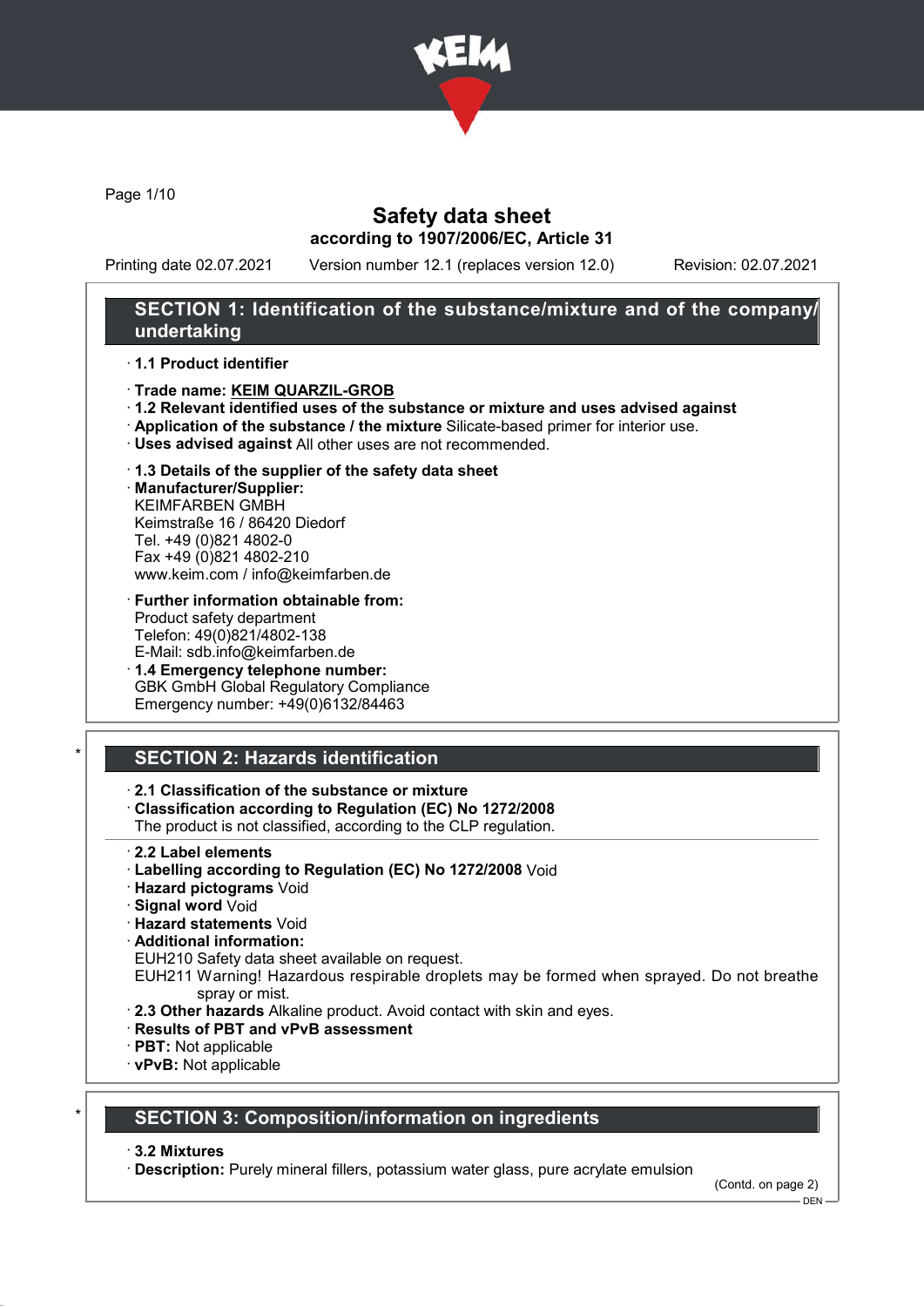

Page 2/10

# Safety data sheet according to 1907/2006/EC, Article 31

Printing date 02.07.2021 Version number 12.1 (replaces version 12.0) Revision: 02.07.2021

(Contd. of page 1)

#### Trade name: KEIM QUARZIL-GROB

#### Dangerous components:

CAS: 13463-67-7 EINECS: 236-675-5 Index number: 022-006-00-2 Reg.nr.: 01-2119486799-10 xxxx

titanium dioxide [in powder form containing 1 % or more 2.5-10% of particles with aerodynamic diameter  $\leq 10 \text{ }\mu\text{m}$ ] **Carc. 2, H351** 

Additional information: For the wording of the listed hazard phrases refer to section 16.

### SECTION 4: First aid measures

#### · 4.1 Description of first aid measures

- · General information:
- No special measures required.

When seeing the doctor we suggest to present this safety data sheet.

- · After inhalation: Supply fresh air; consult doctor in case of complaints.
- · After skin contact:
- Immediately wash with water and soap and rinse thoroughly.
- Do not use solvents or thinners.
- If skin irritation continues, consult a doctor.
- · After eye contact:
- Rinse opened eye for several minutes under running water. Then consult a doctor.
- · After swallowing:

Rinse mouth and throat well with water.

Do not induce vomiting; call for medical help immediately.

- · 4.2 Most important symptoms and effects, both acute and delayed
- No further relevant information available.
- · 4.3 Indication of any immediate medical attention and special treatment needed No further relevant information available.

#### SECTION 5: Firefighting measures

- · 5.1 Extinguishing media
- · Suitable extinguishing agents:
- Product itself does not burn. Co-ordinate fire-fighting measures to the fire surroundings.
- · 5.2 Special hazards arising from the substance or mixture
- No further relevant information available.
- · 5.3 Advice for firefighters
- · Specila protective equipment: Wear self-contained respiratory protective device.
- · Additional information
- Dispose of fire debris and contaminated fire fighting water in accordance with official regulations. In case of fire do not breathe smoke, fumes and vapours.

(Contd. on page 3)

 $-$  DEN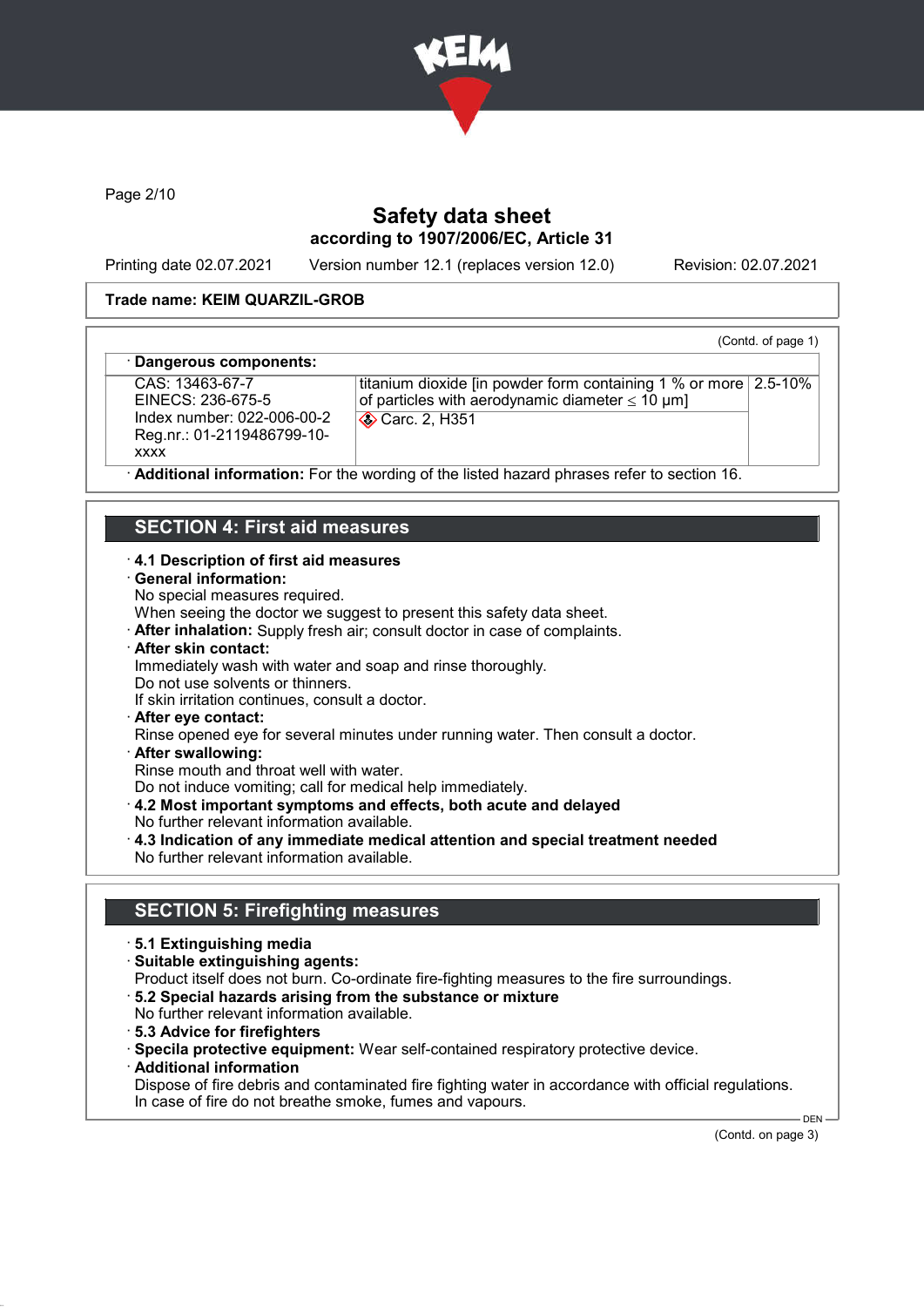

Page 3/10

# Safety data sheet according to 1907/2006/EC, Article 31

Printing date 02.07.2021 Version number 12.1 (replaces version 12.0) Revision: 02.07.2021

#### Trade name: KEIM QUARZIL-GROB

(Contd. of page 2)

#### SECTION 6: Accidental release measures

- · 6.1 Personal precautions, protective equipment and emergency procedures Respect the protection rules (see section 7 a. 8). Avoid contact with skin and eyes. Ensure adequate ventilation · 6.2 Environmental precautions: Do not allow product to reach soil, sewage system or any water course. Follow local governmental rules and regulations. · 6.3 Methods and material for containment and cleaning up: Absorb with liquid-binding material (sand, diatomite, acid binders, universal binders, sawdust). Dispose of the material collected according to regulations. Clear contaminated areas thoroughly. Flush rests with sufficient amount of water. 6.4 Reference to other sections See Section 7 for information on safe handling. See Section 8 for information on personal protection equipment. See Section 13 for disposal information. SECTION 7: Handling and storage · 7.1 Precautions for safe handling
- Avoid contact with skin and eyes. Do not inhale aerosols. See item 8 (8.2) for information about suitable protective equipment and technical precautions. Respect the protection rules.
- Information about fire and explosion protection: The product is not flammable.

No special measures required.

Keep receptacles tightly sealed.

- · 7.2 Conditions for safe storage, including any incompatibilities
- · Storage:
- · Requirements to be met by storerooms and receptacles: Store only in unopened original receptacles. Keep in the original containers in a cool and dry place.
- · Information about storage in one common storage facility: Do not store together with acids.
- · Further information about storage conditions:
- Store in cool, dry conditions in well sealed receptacles. Protect from frost.
- Protect from heat and direct sunlight.
- · Storage class: 12
- · 7.3 Specific end use(s) No further relevant information available.

(Contd. on page 4)

DEN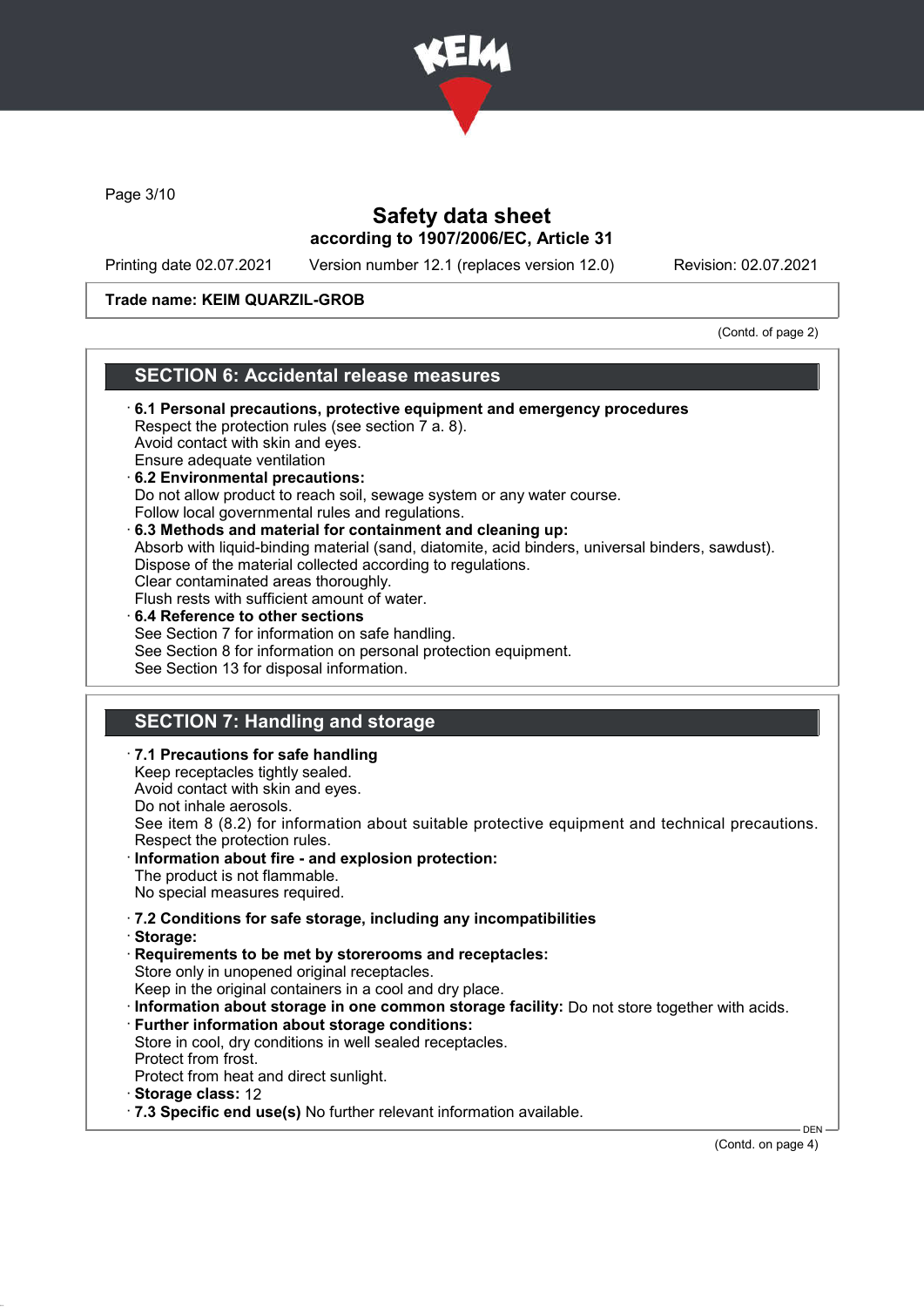

Page 4/10

# Safety data sheet according to 1907/2006/EC, Article 31

Printing date 02.07.2021 Version number 12.1 (replaces version 12.0) Revision: 02.07.2021

Trade name: KEIM QUARZIL-GROB

(Contd. of page 3)

| 8.1 Control parameters              |                                                                                                              |
|-------------------------------------|--------------------------------------------------------------------------------------------------------------|
|                                     | · Ingredients with limit values that require monitoring at the workplace:                                    |
| 14808-60-7 Quartz (SiO2)            |                                                                                                              |
|                                     | MAK (Germany) alveolengängige Fraktion                                                                       |
|                                     | 13463-67-7 titanium dioxide [in powder form containing 1 % or more of particles with                         |
|                                     | aerodynamic diameter $\leq 10$ µm]                                                                           |
|                                     | AGW (Germany) Long-term value: 1.25* 10** mg/m <sup>3</sup>                                                  |
|                                     | 2(II);*alveolengängig**einatembar; AGS, DFG                                                                  |
|                                     | Additional information: The lists valid during the making were used as basis.                                |
| 8.2 Exposure controls               |                                                                                                              |
|                                     | · Individual protection measures, such as personal protective equipment                                      |
|                                     | · General protective and hygienic measures:                                                                  |
|                                     | Avoid contact with the eyes and skin.                                                                        |
| Do not inhale aerosols.             |                                                                                                              |
|                                     | Wash hands before breaks and at the end of work.<br>Immediately remove all soiled and contaminated clothing. |
| <b>Respiratory protection:</b>      |                                                                                                              |
|                                     | Use suitable respiratory protective device only when aerosol or mist is formed.                              |
| Filter: P                           |                                                                                                              |
| · Hand protection Protective gloves |                                                                                                              |
| <b>Material of gloves</b>           |                                                                                                              |
| suitable material e.g.:             |                                                                                                              |
| Nitrile impregnated cotton-gloves   |                                                                                                              |
| PVC or PE gloves                    |                                                                                                              |
|                                     | Recommended thickness of the material: $\geq 0.5$ mm                                                         |
| Natural rubber, NR                  | Recommended thickness of the material: $\geq 0.6$ mm                                                         |
|                                     | The selection of the suitable gloves does not only depend on the material, but also on further marks         |
|                                     | of quality and varies from manufacturer to manufacturer. As the product is a preparation of several          |
|                                     | substances, the resistance of the glove material can not be calculated in advance and has therefore          |
|                                     | to be checked prior to the application.                                                                      |
|                                     | Penetration time of glove material                                                                           |
|                                     | Value for the permeation: level $\geq 6$ (480 min)                                                           |
|                                     | The determined penetration times according to EN 16523-1:2015 are not performed under practical              |
|                                     | conditions. Therefore a maximum wearing time, which corresponds to 50% of the penetration time,              |
| is recommended.                     |                                                                                                              |
| has to be observed.                 | The exact break trough time has to be found out by the manufacturer of the protective gloves and             |
|                                     | Eye/face protection Tightly sealed goggles                                                                   |
|                                     | · Body protection: Protective work clothing                                                                  |
|                                     | <b>Environmental exposure controls</b>                                                                       |
|                                     |                                                                                                              |
| See Section 12 and 6.2              |                                                                                                              |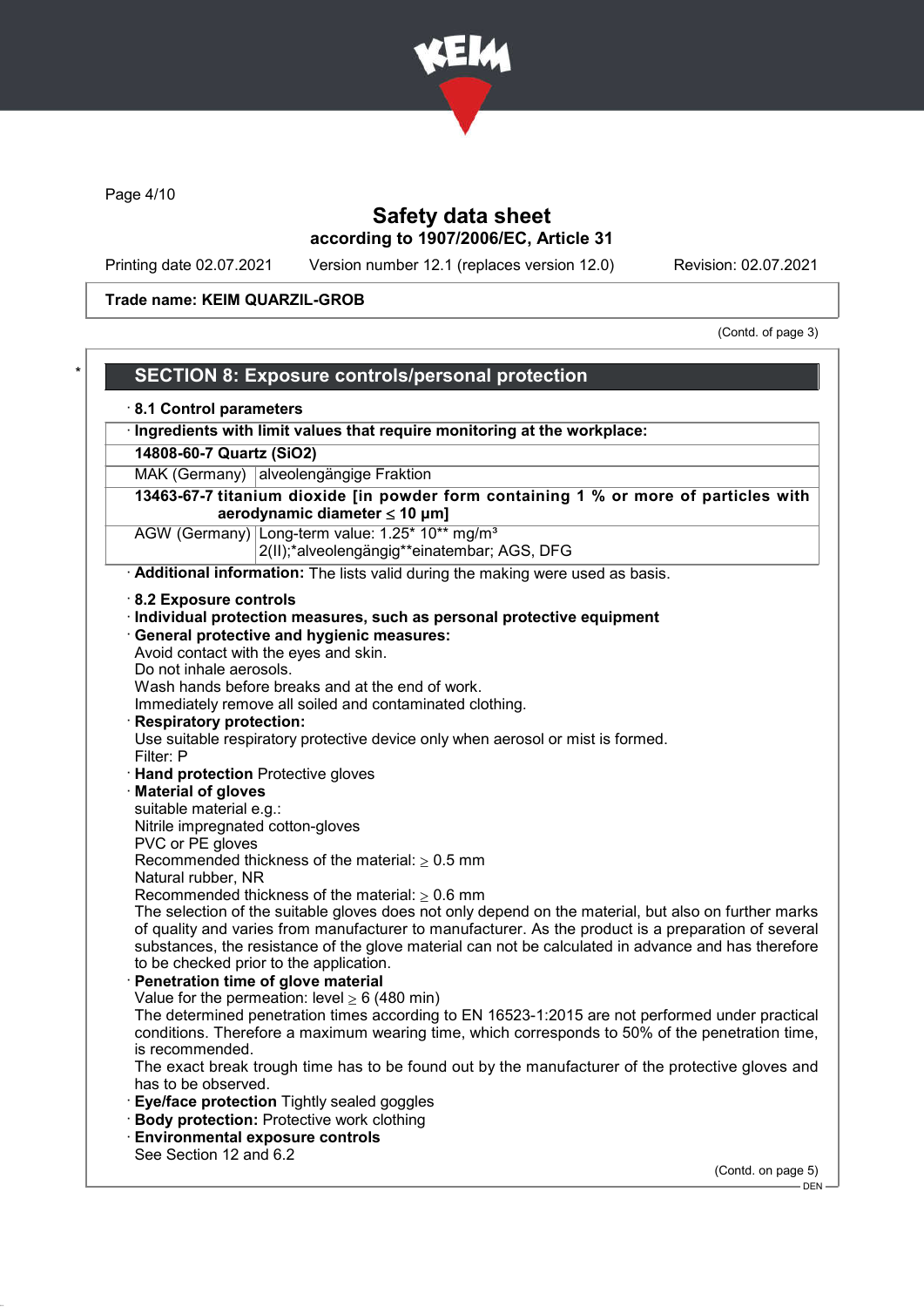

Page 5/10

### Safety data sheet according to 1907/2006/EC, Article 31

Printing date 02.07.2021 Version number 12.1 (replaces version 12.0) Revision: 02.07.2021

(Contd. of page 4)

#### Trade name: KEIM QUARZIL-GROB

No further relevant information available.

#### SECTION 9: Physical and chemical properties · 9.1 Information on basic physical and chemical properties · General Information · Colour: Different, according to colouring. · Odour: Characteristic · Odour threshold: Not determined · Melting point/freezing point: Not determined · Boiling point or initial boiling point and boiling range Not determined · Flammability **Not** applicable · Lower and upper explosion limit • Lower: Not applicable · Upper: Not applicable · Flash point:<br> **Auto-ignition temperature:** Not applicable by Not applicable 1990.  $\cdot$  Auto-ignition temperature: · Decomposition temperature:  $\mathbf{D} = \mathbf{D} + \mathbf{D}$  Not determined<br>  $\mathbf{D} = \mathbf{D} + \mathbf{D}$  at 20 °C  $\cdot$  pH at 20  $\degree$ C · Viscosity: • **Kinematic viscosity**<br>• **Dynamic at 20 °C:** Not determined<br>• **Dynamic at 20 °C:** Not determined  $\cdot$  Dynamic at 20  $\degree$ C: · Solubility · water: Miscible · Partition coefficient n-octanol/water (log value) value value value value value value value value value value value value value value value value value v · Vapour pressure at 20 °C: ~23 hPa · Density and/or relative density <sup>2</sup> Density at 20 °C:<br> **1.6-1.8\*** g/cm<sup>3</sup><br>
Relative density **Relative**  $\cdot$  Relative density  $\cdot$  Vapour density  $\cdot$  Not applicable. · 9.2 Other information \* The values are for freshly produced material and may change with the time. · Appearance: · Form: Pasty · Important information on protection of health and environment, and on safety. • **Ignition temperature:** Not determined<br>
• Explosive properties: Not determined<br>
Froduct does not Product does not present an explosion hazard. · Change in condition · Softening point/range · Oxidising properties: Not applicable (Contd. on page 6)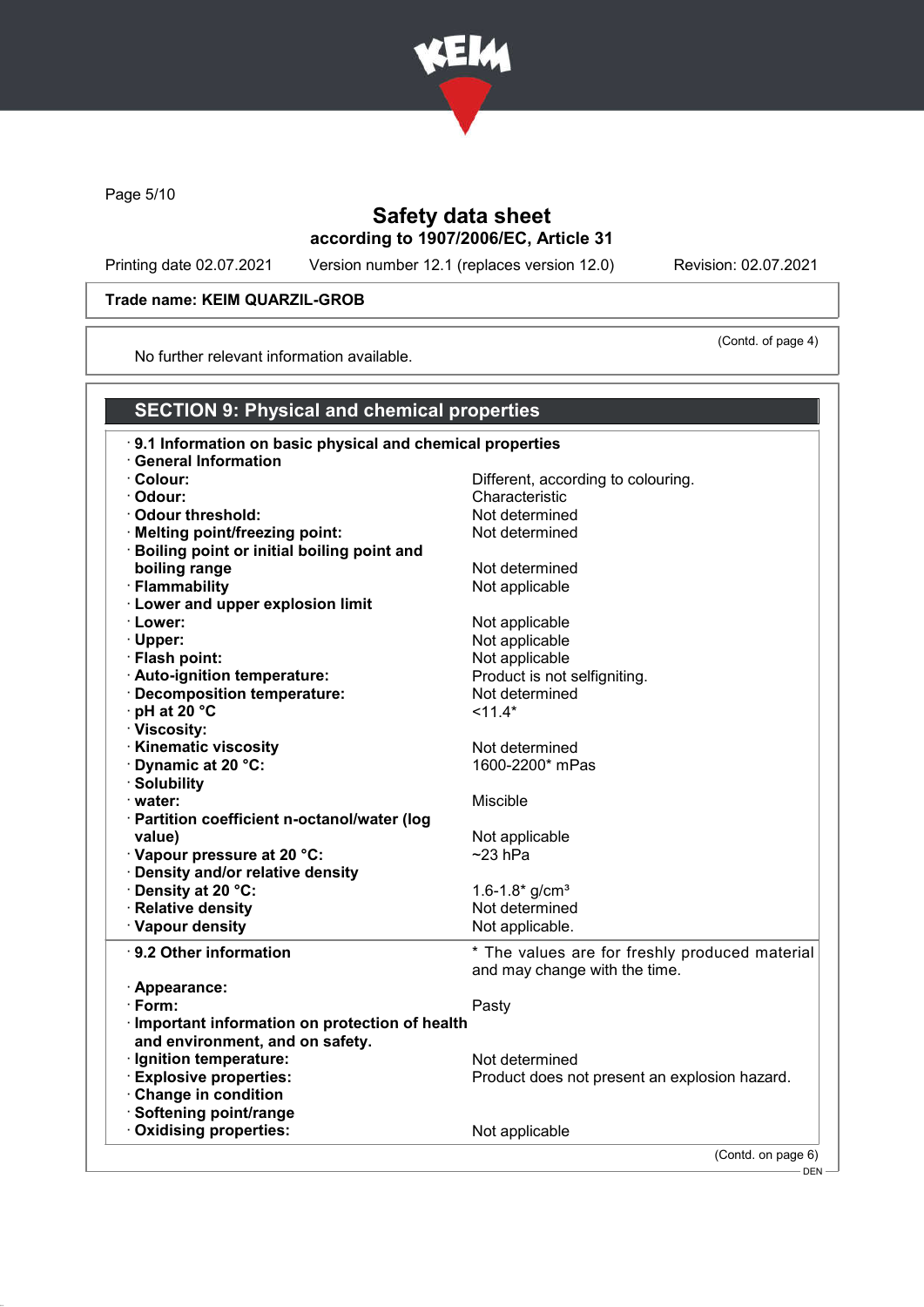

Page 6/10

# Safety data sheet according to 1907/2006/EC, Article 31

Printing date 02.07.2021 Version number 12.1 (replaces version 12.0) Revision: 02.07.2021

#### Trade name: KEIM QUARZIL-GROB

| $\cdot$ Evaporation rate                       | Not applicable. |  |
|------------------------------------------------|-----------------|--|
| Information with regard to physical hazard     |                 |  |
| classes                                        |                 |  |
| · Explosives                                   | Void            |  |
| · Flammable gases                              | Void            |  |
| · Aerosols                                     | Void            |  |
| $\cdot$ Oxidising gases                        | Void            |  |
| · Gases under pressure                         | Void            |  |
| · Flammable liquids                            | Void            |  |
| · Flammable solids                             | Void            |  |
| $\cdot$ Self-reactive substances and mixtures. | Void            |  |
| · Pyrophoric liquids                           | Void            |  |
| · Pyrophoric solids                            | Void            |  |
| · Self-heating substances and mixtures         | Void            |  |
| · Substances and mixtures, which emit          |                 |  |
| flammable gases in contact with water          | Void            |  |
| <b>Oxidising liquids</b>                       | Void            |  |
| Oxidising solids                               | Void            |  |
| Organic peroxides                              | Void            |  |
| Corrosive to metals                            | Void            |  |
| $\cdot$ Desensitised explosives                | Void            |  |

### SECTION 10: Stability and reactivity

· 10.1 Reactivity No further relevant information available.

- · 10.2 Chemical stability Stable under normal conditions of storage and use.
- · Thermal decomposition / conditions to be avoided:
- No decomposition if used according to specifications.
- · 10.3 Possibility of hazardous reactions No dangerous reactions known.
- · 10.4 Conditions to avoid No further relevant information available.
- · 10.5 Incompatible materials: Acids

· 10.6 Hazardous decomposition products:

No hazardous decomposition products if stored and handled as prescribed.

# **SECTION 11: Toxicological information**

· 11.1 Information on hazard classes as defined in Regulation (EC) No 1272/2008

· Acute toxicity Based on available data, the classification criteria are not met.

#### · LD/LC50 values relevant for classification:

13463-67-7 titanium dioxide [in powder form containing 1 % or more of particles with aerodynamic diameter ≤ 10 μm]

| $\mathbf{A}$ $\mathbf{F}$ $\mathbf{F}$ $\mathbf{F}$ $\mathbf{F}$ $\mathbf{F}$ | $\mathsf{L} \cdot \mathsf{A} \cdot \mathsf{A} \cdot \mathsf{A} \cdot \mathsf{A} \cdot \mathsf{A} \cdot \mathsf{A} \cdot \mathsf{A} \cdot \mathsf{A} \cdot \mathsf{A} \cdot \mathsf{A} \cdot \mathsf{A} \cdot \mathsf{A} \cdot \mathsf{A} \cdot \mathsf{A} \cdot \mathsf{A} \cdot \mathsf{A} \cdot \mathsf{A} \cdot \mathsf{A} \cdot \mathsf{A} \cdot \mathsf{A} \cdot \mathsf{A} \cdot \mathsf{A} \cdot \mathsf{A} \cdot \mathsf{A} \cdot \mathsf{A} \cdot \mathsf{A} \cdot \mathsf{$ |
|-------------------------------------------------------------------------------|---------------------------------------------------------------------------------------------------------------------------------------------------------------------------------------------------------------------------------------------------------------------------------------------------------------------------------------------------------------------------------------------------------------------------------------------------------------------------------------|
| Inhalative $ ATE \text{ mix } (4h)   > 5 \text{ mg/l } (inhalation)$          |                                                                                                                                                                                                                                                                                                                                                                                                                                                                                       |

 $|ATE \text{ mix}$   $| > 2,000 \text{ mg/kg}$  (dermal)

(Contd. on page 7)

 $-$  DEN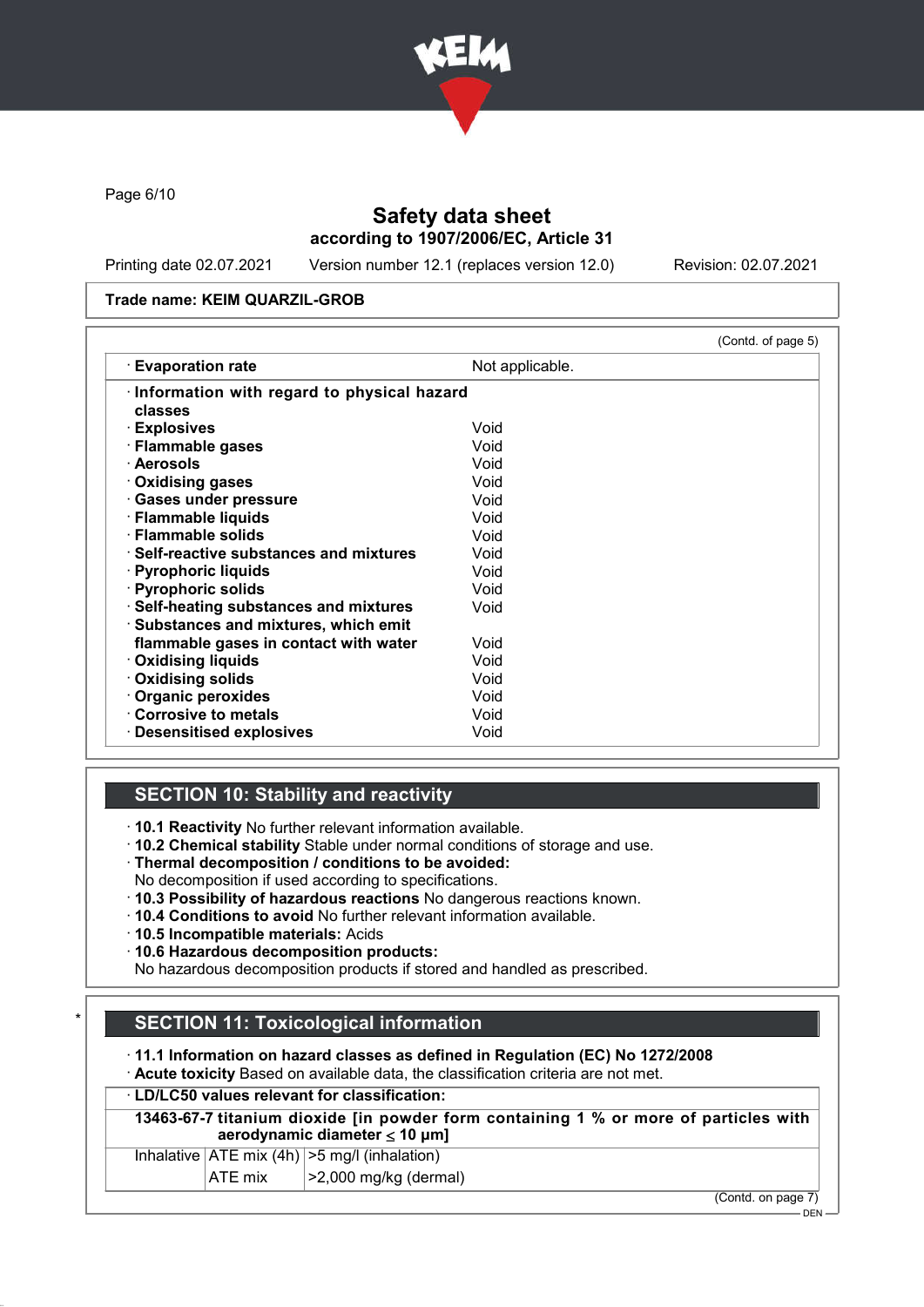

Page 7/10

# Safety data sheet according to 1907/2006/EC, Article 31

Printing date 02.07.2021 Version number 12.1 (replaces version 12.0) Revision: 02.07.2021

### Trade name: KEIM QUARZIL-GROB

|                                        | (Contd. of page 6)                                                                                                                            |
|----------------------------------------|-----------------------------------------------------------------------------------------------------------------------------------------------|
|                                        | $>2,000$ mg/kg (orally)                                                                                                                       |
| <b>NOAEL</b>                           | 3,500 mg/kg /Oral (rat) (90d)                                                                                                                 |
|                                        | · Skin corrosion/irritation Frequent persistent contact with the skin may cause skin irritation.                                              |
| · Serious eye damage/irritation        |                                                                                                                                               |
|                                        | In case of longer exposure, slightly irritating effect to the eyes is possible.                                                               |
|                                        | · during inhalation: Irritant effect possible.                                                                                                |
|                                        | during swallowing: Irritant effect possible                                                                                                   |
|                                        | Respiratory or skin sensitisation Based on available data, the classification criteria are not met.                                           |
|                                        | · Germ cell mutagenicity Based on available data, the classification criteria are not met.                                                    |
|                                        | · Carcinogenicity Based on available data, the classification criteria are not met.                                                           |
|                                        |                                                                                                                                               |
|                                        | · Reproductive toxicity Based on available data, the classification criteria are not met.                                                     |
|                                        | · <b>STOT-single exposure</b> Based on available data, the classification criteria are not met.                                               |
|                                        | STOT-repeated exposure Based on available data, the classification criteria are not met.                                                      |
|                                        | · Aspiration hazard Based on available data, the classification criteria are not met.                                                         |
|                                        | Other information (about experimental toxicology):<br>Experimental analysis are not available.                                                |
|                                        |                                                                                                                                               |
| the individual components.             |                                                                                                                                               |
| · Subacute to chronic toxicity:        | The product was not tested. The statements on toxicology have been derived from the properties of                                             |
| Repeated dose toxicity                 |                                                                                                                                               |
|                                        | aerodynamic diameter $\leq 10$ µm]                                                                                                            |
|                                        | 13463-67-7 titanium dioxide [in powder form containing 1 % or more of particles with<br>Inhalative   NOAEC   10 mg/m <sup>3</sup> (rat) (90d) |
|                                        | · CMR effects (carcinogenity, mutagenicity and toxicity for reproduction) Not applicable<br>$\cdot$ 11.2 Information on other hazards         |
| <b>Endocrine disrupting properties</b> |                                                                                                                                               |

# **SECTION 12: Ecological information**

· 12.1 Toxicity

|           | · Aquatic toxicity:<br>13463-67-7 titanium dioxide [in powder form containing 1 % or more of particles with<br>aerodynamic diameter $\leq 10$ µm]              |  |  |
|-----------|----------------------------------------------------------------------------------------------------------------------------------------------------------------|--|--|
|           |                                                                                                                                                                |  |  |
|           | NOEC $\geq$ 100,000 mg/kg (sediment fresh water)                                                                                                               |  |  |
| EC50      | >100 mg/kg (freshwater alga) (OECD 201)                                                                                                                        |  |  |
| EC 50 $ $ | >10,000 mg/l (algae) (ISO 10253)                                                                                                                               |  |  |
| LC 50     | $\vert$ >10,000 mg/l (marine fish) (OECD 203)                                                                                                                  |  |  |
|           | >1,000 mg/l (freshwater fish) (EPA-540/9-85-006)                                                                                                               |  |  |
|           | >1,000 mg/l (daphnia) (OECD 202)                                                                                                                               |  |  |
|           | · 12.2 Persistence and degradability No further relevant information available.<br>. 12.3 Bioaccumulative potential No further relevant information available. |  |  |

(Contd. on page 8)

 $-$  DEN -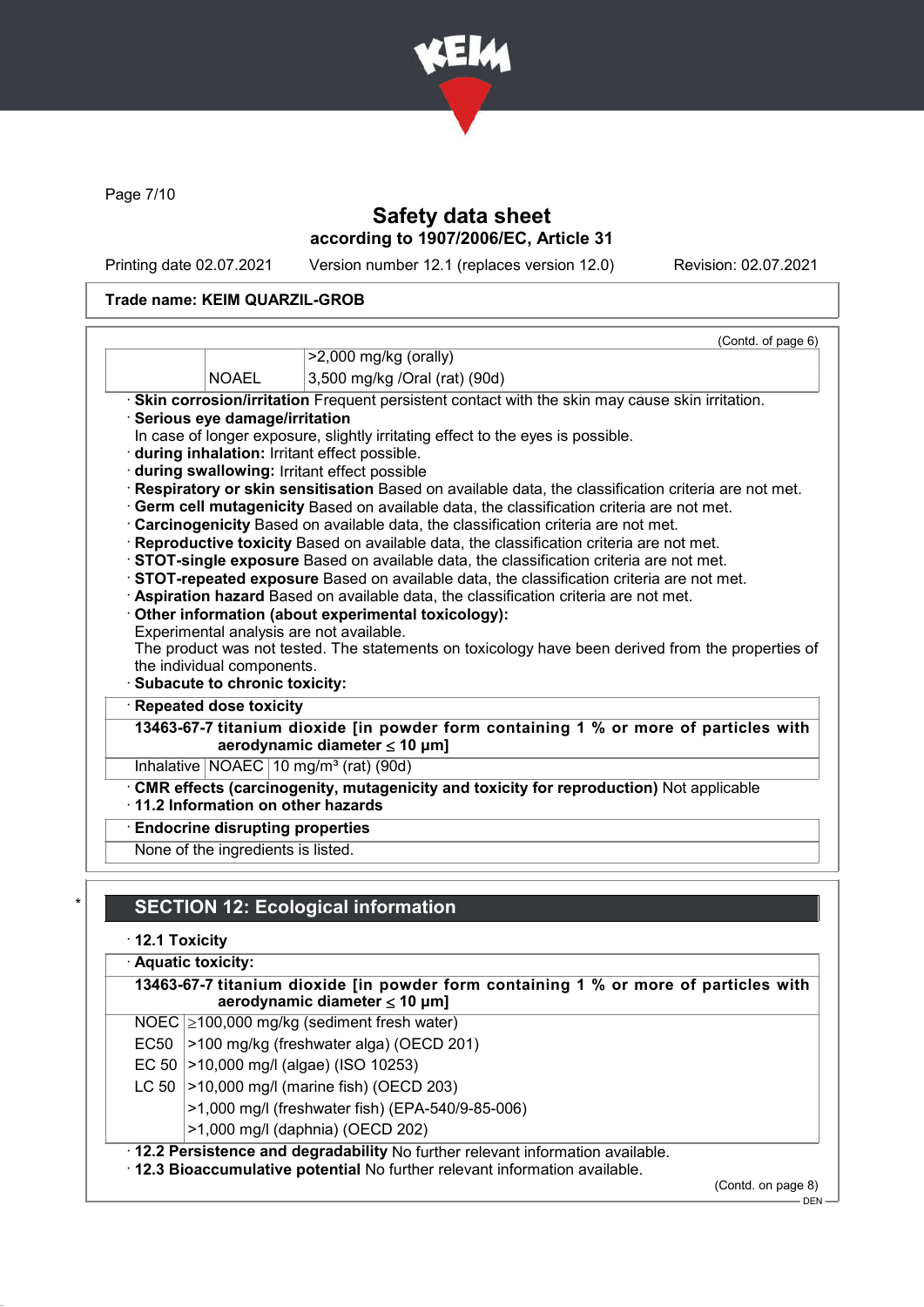

Page 8/10

# Safety data sheet according to 1907/2006/EC, Article 31

Printing date 02.07.2021 Version number 12.1 (replaces version 12.0) Revision: 02.07.2021

#### Trade name: KEIM QUARZIL-GROB

| (Contd. of page 7)                                                                                     |
|--------------------------------------------------------------------------------------------------------|
| . 12.4 Mobility in soil No further relevant information available.                                     |
| 12.5 Results of PBT and vPvB assessment                                                                |
| · PBT: Not applicable                                                                                  |
| · vPvB: Not applicable                                                                                 |
| 12.6 Endocrine disrupting properties                                                                   |
| The product does not contain substances with endocrine disrupting properties.                          |
| $\cdot$ 12.7 Other adverse effects No further relevant information available.                          |
| · Additional ecological information:                                                                   |
| · AOX-indication:                                                                                      |
| Due to the substance of content which do not include organic jointed halogens, the product can not     |
| take influence on the AOX-load of the waste water.                                                     |
| $\cdot$ According to the formulation contains the following heavy metals and compounds from the        |
| EU guideline NO. 2006/11/EC:                                                                           |
| The product contains TiO2.                                                                             |
| · General notes:                                                                                       |
| At present there are no ecotoxicological assessments.                                                  |
| The statements on ecotoxicology have been derived from the properties of the individual<br>components. |
| Do not allow product to reach ground water, water course or sewage system.                             |
| Water hazard class 1 (German Regulation) (Self-assessment): slightly hazardous for water               |
|                                                                                                        |
|                                                                                                        |
| <b>SECTION 13: Disposal considerations</b>                                                             |
| $\cdot$ 13.1 Waste treatment methods                                                                   |
| $\cdot$ Recommendation                                                                                 |
| Must not be disposed with household garbage. Do not allow product to reach sewage system.              |

Disposal must be made according to official regulations.

· European waste catalogue

08 01 12 waste paint and varnish other than those mentioned in 08 01 11

· Uncleaned packaging:

Г

- · Recommendation: Disposal must be made according to official regulations.
- · Recommended cleansing agents: Water, if necessary with cleansing agents.

| <b>SECTION 14: Transport information</b>                 |      |                    |
|----------------------------------------------------------|------|--------------------|
| $\cdot$ 14.1 UN number or ID number<br>· ADR, IMDG, IATA | Void |                    |
| 14.2 UN proper shipping name<br>· ADR, IMDG, IATA        | Void |                    |
| · 14.3 Transport hazard class(es)                        |      |                    |
| · ADR, IMDG, IATA<br>· Class                             | Void |                    |
|                                                          |      | (Contd. on page 9) |
|                                                          |      | $DEN -$            |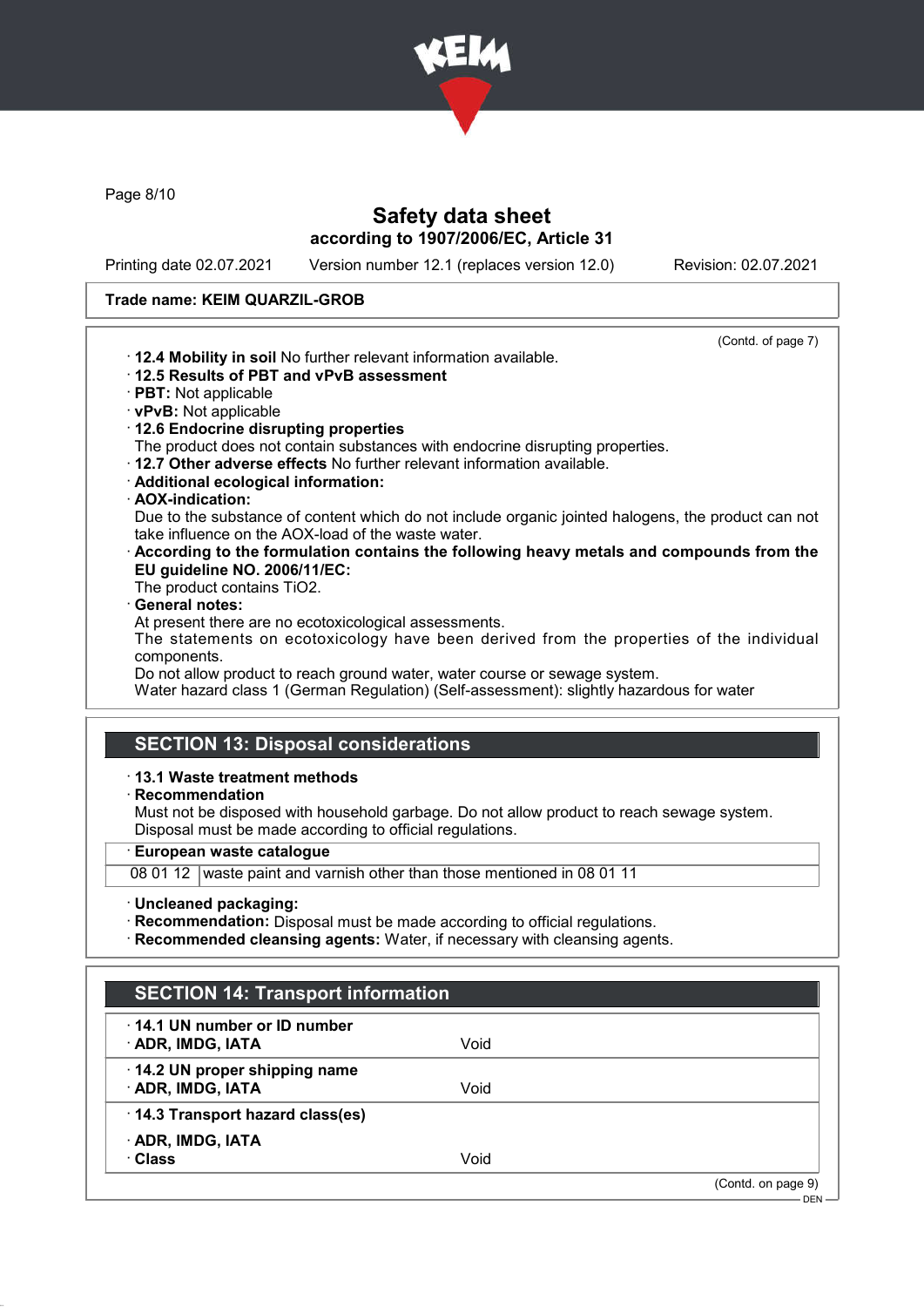

Page 9/10

### Safety data sheet according to 1907/2006/EC, Article 31

Printing date 02.07.2021 Version number 12.1 (replaces version 12.0) Revision: 02.07.2021

#### Trade name: KEIM QUARZIL-GROB

|                                                                        | (Contd. of page 8)                                            |
|------------------------------------------------------------------------|---------------------------------------------------------------|
| 14.4 Packing group<br>· ADR, IMDG, IATA                                | Void                                                          |
| 14.5 Environmental hazards:<br>· Marine pollutant:                     | No                                                            |
| 14.6 Special precautions for user                                      | Not applicable                                                |
| 14.7 Maritime transport in bulk according to<br><b>IMO instruments</b> | Not applicable                                                |
| · Transport/Additional information:                                    | No dangerous good in sense of these transport<br>regulations. |
| · UN "Model Regulation":                                               | Void                                                          |

### SECTION 15: Regulatory information

- · 15.1 Safety, health and environmental regulations/legislation specific for the substance or mixture
- · Labelling according to Regulation (EC) No 1272/2008

For information on labelling please refer to section 2 of this document.

- · Directive 2012/18/EU
- · Named dangerous substances ANNEX I None of the ingredients is listed.

· LIST OF SUBSTANCES SUBJECT TO AUTHORISATION (ANNEX XIV)

- None of the ingredients is listed.
- DIRECTIVE 2011/65/EU on the restriction of the use of certain hazardous substances in electrical and electronic equipment – Annex II
- None of the ingredients is listed.
- · REGULATION (EU) 2019/1148
- Annex I RESTRICTED EXPLOSIVES PRECURSORS (Upper limit value for the purpose of licensing under Article 5(3))
- None of the ingredients is listed.
	- Annex II REPORTABLE EXPLOSIVES PRECURSORS
- None of the ingredients is listed.

#### · National regulations:

- · Waterhazard class: Water hazard class 1 (Self-assessment): slightly hazardous for water.
- · Other regulations, limitations and prohibitive regulations
- · Substances of very high concern (SVHC) according to REACH, Article 57 Not applicable
- · Product-Code/Giscode: BSW10
- · 15.2 Chemical safety assessment: A Chemical Safety Assessment has not been carried out.

DEN